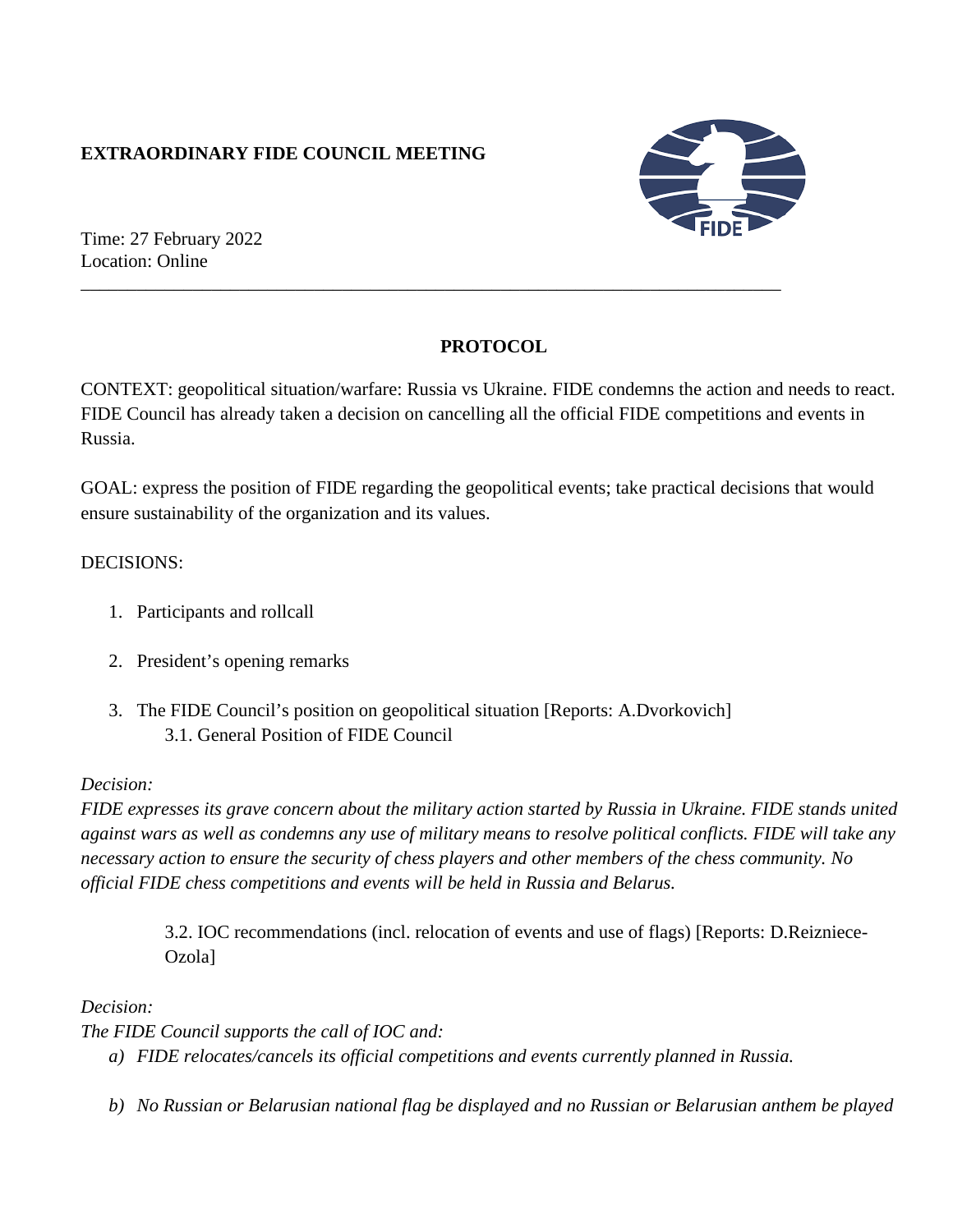*in all FIDE rated international chess events. Instead – the national chess federation's flag or other official symbol/logo shall be used.*

*c) FIDE would provide an opportunity to play/be represented under the FIDE flag for any chess players (or arbiters, trainers, organizers) who would have a notable justification within the current geopolitical situation. A simplified procedure for the transfer shall be used.*

3.3. Review of the letters and statements addressed to FIDE by member federations (Chess Federation of Ukraine, United States Chess Federation) and reaction to actual position of chess players [Reports: E.Sutovsky, A.Martynov]

#### *Decision:*

- *a) The FIDE Council acknowledges receipt of a letter from the Ukrainian Chess Federation regarding, among other things, Russia's invasion of Ukraine and published comments attributed to chess grandmasters Sergey Karjakin and Sergey Shipov.*
- *b) The FIDE Council refers the matters to its appropriate organ - the Ethics and Disciplinary Commission.*
- *c) The FIDE Council states categorically that it condemns any public statement from any member of the chess community which has the potential of bringing chess and FIDE in disrepute, particularly any statement supporting unjustified military action by any state against another.*
- 4. FIDE sponsorship/financial resources and bank accounts [Reports: A.Dvorkovich, A.Volzhin]

## *Decision:*

- *a) In order to safeguard FIDE from reputational, financial and any other possible risks, FIDE terminates all existing sponsorship agreements with any Belarusian and Russian sanctioned and/or statecontrolled companies and will not enter into new sponsorship agreements with any such companies.*
- *b) Mandate the FIDE Financial Department to evaluate the risks of FIDE having its accounts in Sberbank and Gazprombank. If there are any possible risks to FIDE, these accounts shall be closed.*
- 5. FIDE's office in Russia [Reports: A.Dvorkovich]

#### *Decision:*

*Review the contractual agreements with the employees of the FIDE Office in Russia, transferring them to Lausanne, Switzerland.*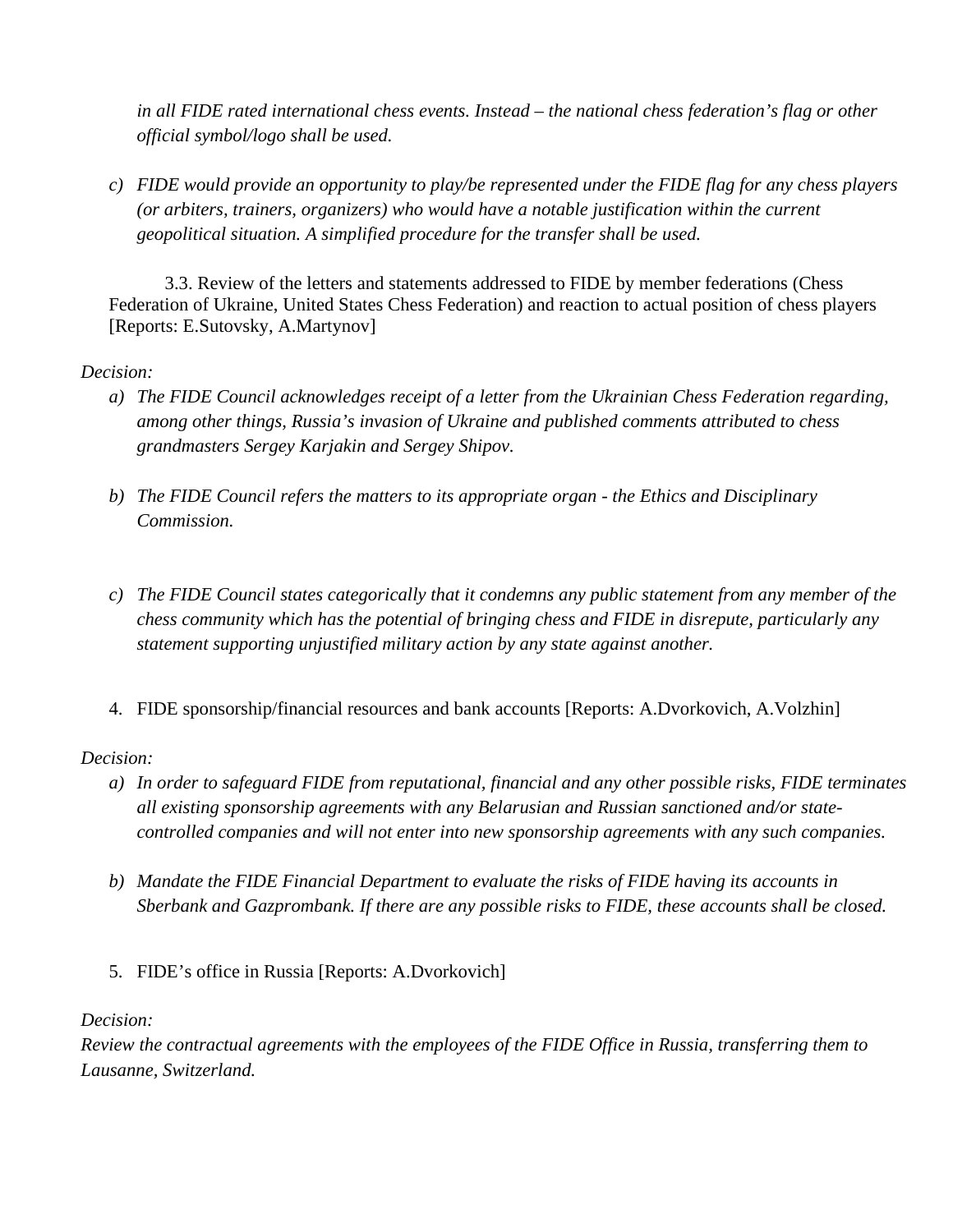6. FIDE Congress [Reports: A.Dvorkovich]

#### *Decision:*

- *a) Regardless of the organization of the Chess Olympiad 2022, FIDE organizes the annual FIDE Congress during the previously planned dates – from 27.07.2022. till 02.08.2022. with the election date on 01.08.2022. The preference is to combine the FIDE Congress with the Chess Olympiad 2022.*
- *b) The FIDE Council suggests consultations with the potential organizers of the Chess Olympiad 2022 and allows adjustment of the FIDE Congress dates if it does not imply a notable delay of elections.*
- *c) The FIDE Council confirms that the continental elections shall be organized within their constitutional terms.*
- 7. Status of the FIDE Calendar events and Development Fund [Reports: E.Sutovsky, D.Reizniece-Ozola]

# 7.1. FIDE Official Events in Russia and Belarus 7.1.1. 2022 World Chess Olympiad – new venue and dates.

#### *Decision:*

*The FIDE Council welcomes the bid from AICF and provides10 days (not later than 10 March 2022) for any other applications/bids regarding the Chess Olympiad 2022.*

- 7.1.2. 2022 World Chess Olympiad for impaired people new venue and dates.
- 7.2. Other events
	- 7.2.1. 2022 World Team Championship venue and dates.

#### *Decision:*

*The FIDE Council will take further decisions after 1 March 2022 when the composition of the participating teams is clear.*

7.2.2. Other events – venue and dates.

#### 8. Development Fund

*Decision:*

*FIDE will provide a continuous and unbiased Development Fund support to national federations, zones, continents and affiliated organizations.*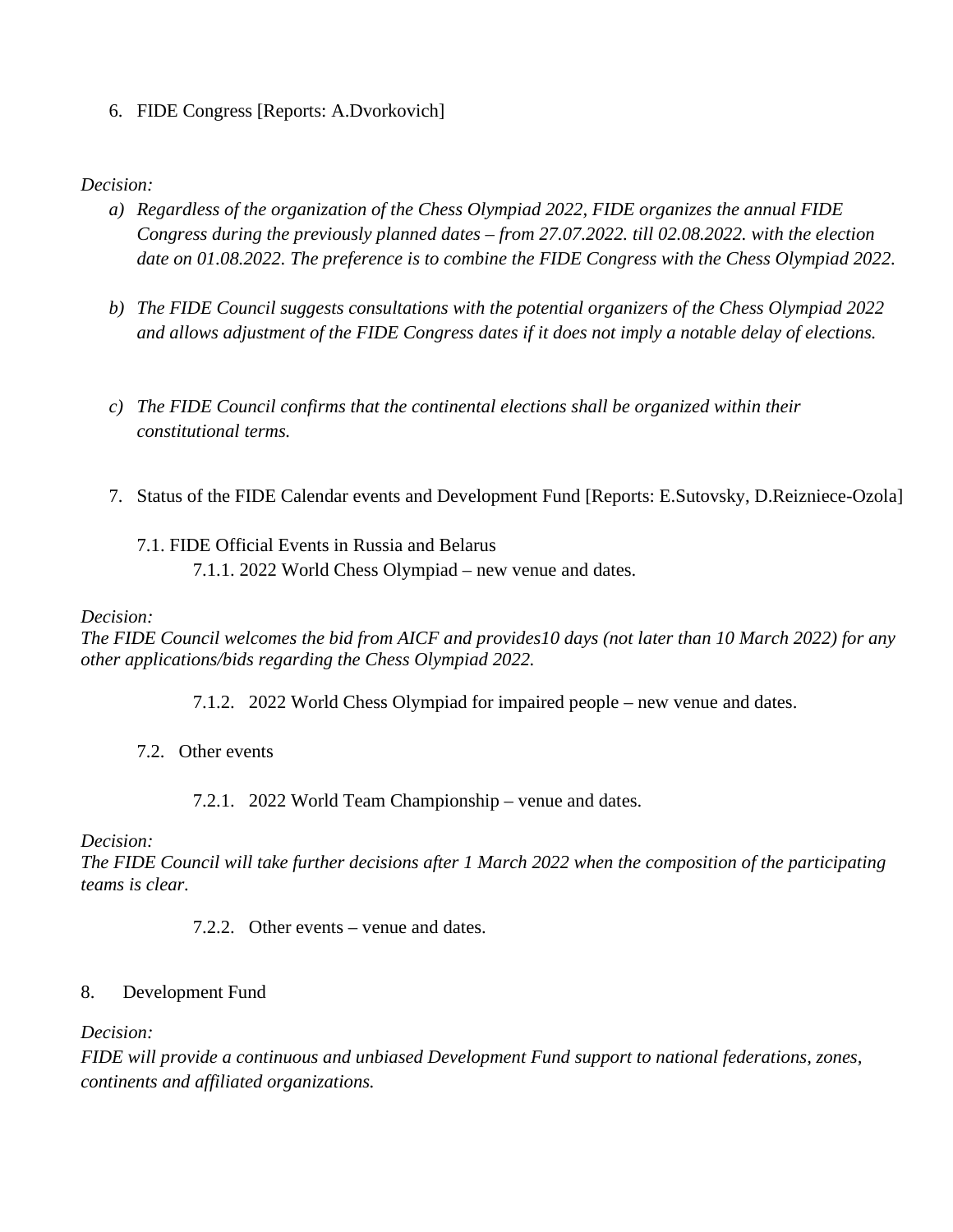- 9. Other issues, including federation initiatives [Reports: A.Dvorkovich]
	- 9.1. Application of A.Sorokina

### *Decision:*

*Referring to A.Sorokina's application as of 27.02.2022., provide her with the rights to be represented under the FIDE flag.*

9.2. FIDE interaction with sanctioned individuals

### *Decision:*

- *a) Mr.Khodarkovsky proposes to take an immediate decision in regards to the individuals included in the EU, UK, US sanctions lists. In particular, Anatoly Karpov as FIDE Ambassador for Life, as well as Members of the Board of Trustees and the Oversight Board of the Russian and Belarus Chess Federations.*
- *b) The FIDE Special Projects Director Mr.Iclicki drew the Council's attention to the fact that according to the Article 15 of the Charter, the right to make decisions regarding FIDE Ambassadors belongs exclusively to the FIDE General Assembly, not the Council.*
- *c) The FIDE Council by the majority of votes decides to refrain from inviting any of sanctioned persons to any official FIDE events and requests the Chairman of the Constitutional Commission, Mr. Rivello, to study the need for other legal actions and suggest the competent authority within FIDE that has the right to approve them.*
- *d) Mr. Khodarkovsky votes against the delay of the decision and asks for the Council's clear position on his initial proposal as described in the paragraph 9.2.a).*
- *e) The FIDE Council accepts Mr.Khodarkovsky's objection and refers the matter to be expedited by Mr.Rivello within 24-48 hours.*
- 10. Adjournment
- 9.2. FIDE interaction with sanctioned individuals CONTINUED on 01.03.2022.
- Mr.Rivello has provided the following position for the attention of the FIDE Council: